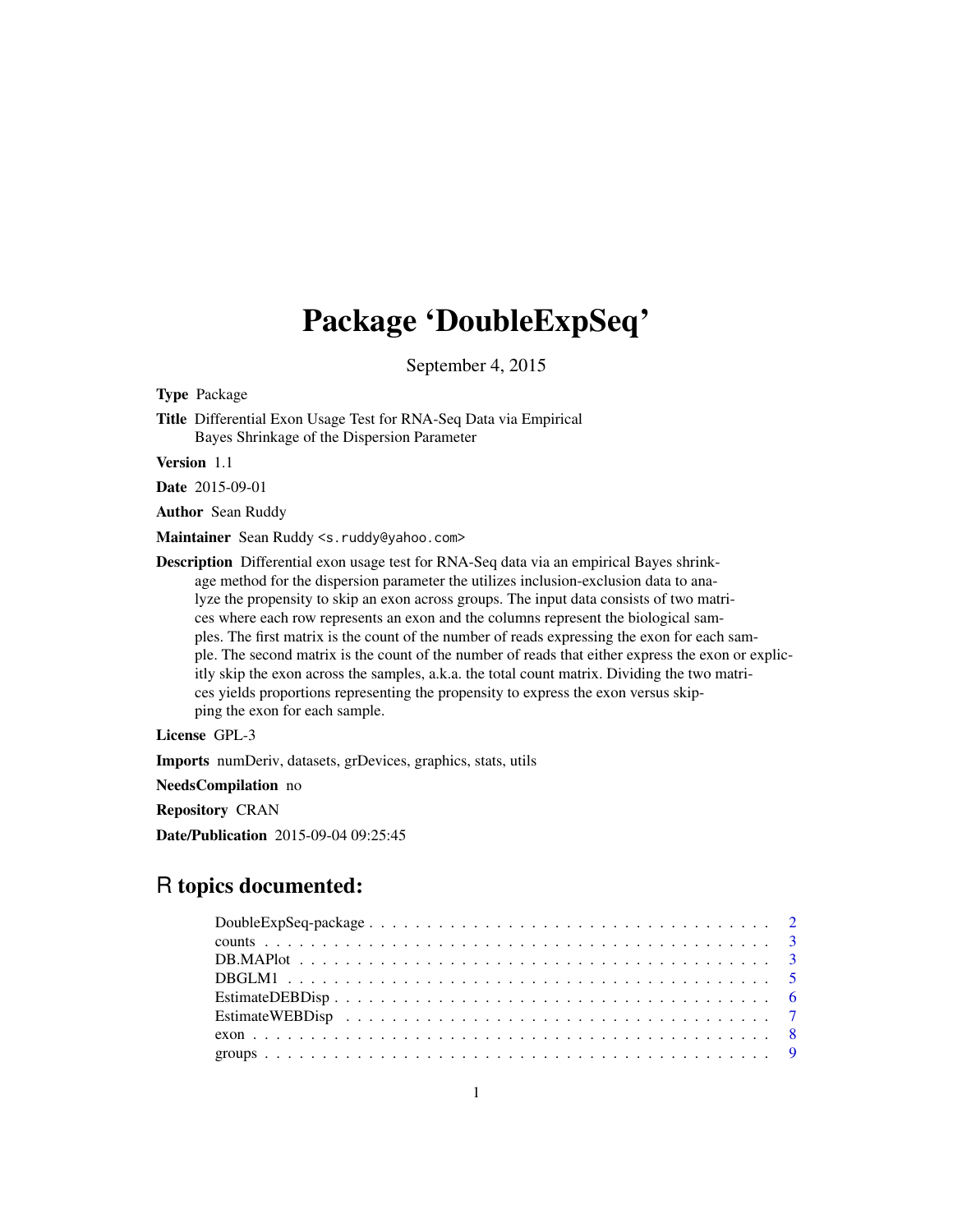<span id="page-1-0"></span>

| Index |  |  |  |  |  |  |  |  |  |  |  |  |  |  |  |  |  |  |  |  |
|-------|--|--|--|--|--|--|--|--|--|--|--|--|--|--|--|--|--|--|--|--|

DoubleExpSeq-package *DoubleExpSeq is a package with application to RNA-Seq experiments that tests for differential exon usage.*

## **Description**

The functions take inclusion and total counts. Inclusion counts are counts that express the exon. Exclusion counts are counts that explicitly skip the exon. The Total count is the sum of inclusion and exclusion. The package provides 2 methods for the analysis of differential exon usage in RNA-Seq data: 1) DEB-Seq and 2) WEB-Seq. Each of these assume a double-binomial distribution with the normalization constant equal to 1. A simple empirical bayes strategy is used to shrink the dispersion parameter toward a common consensus from all exons. DEB-Seq implements a 2-parameter empirical bayes strategy to estimate shrunken dispersion estimates. WEB-Seq implements a weighted likelihood approach and estimates the weight parameter via the empirical bayes strategy after reparameterizing the posterior predictive distribution in terms of only the weight parameter. Once the dispersion estimates are found, the count data is fit with a double binomial GLM (ignoring the normalization constant) and the dispersion estimates used within the test statistic calculation, but have no bearing on the estimates of the proportion. The main function returns p-values, adjusted p-values using the Benjamini-Hochberg procedure for multiple testing, and proportion estimates along with other relevant information for each exon.

#### Details

| Package: | DoubleExpSeq |
|----------|--------------|
| Type:    | Package      |
| Version: | 1.0          |
| Date:    | 2014-05-13   |
| License: | GPL-3        |

#### Author(s)

Sean Ruddy Maintainer: Sean Ruddy <s.ruddy@yahoo.com>

## Examples

## Toy exon data: "counts"=inclusion counts, "offsets"=total counts, "groups"=experiment design data(exon)

## Default will compare "G1" & "G2" using the WEB-Seq method ## and uses ALL groups to estimate dispersion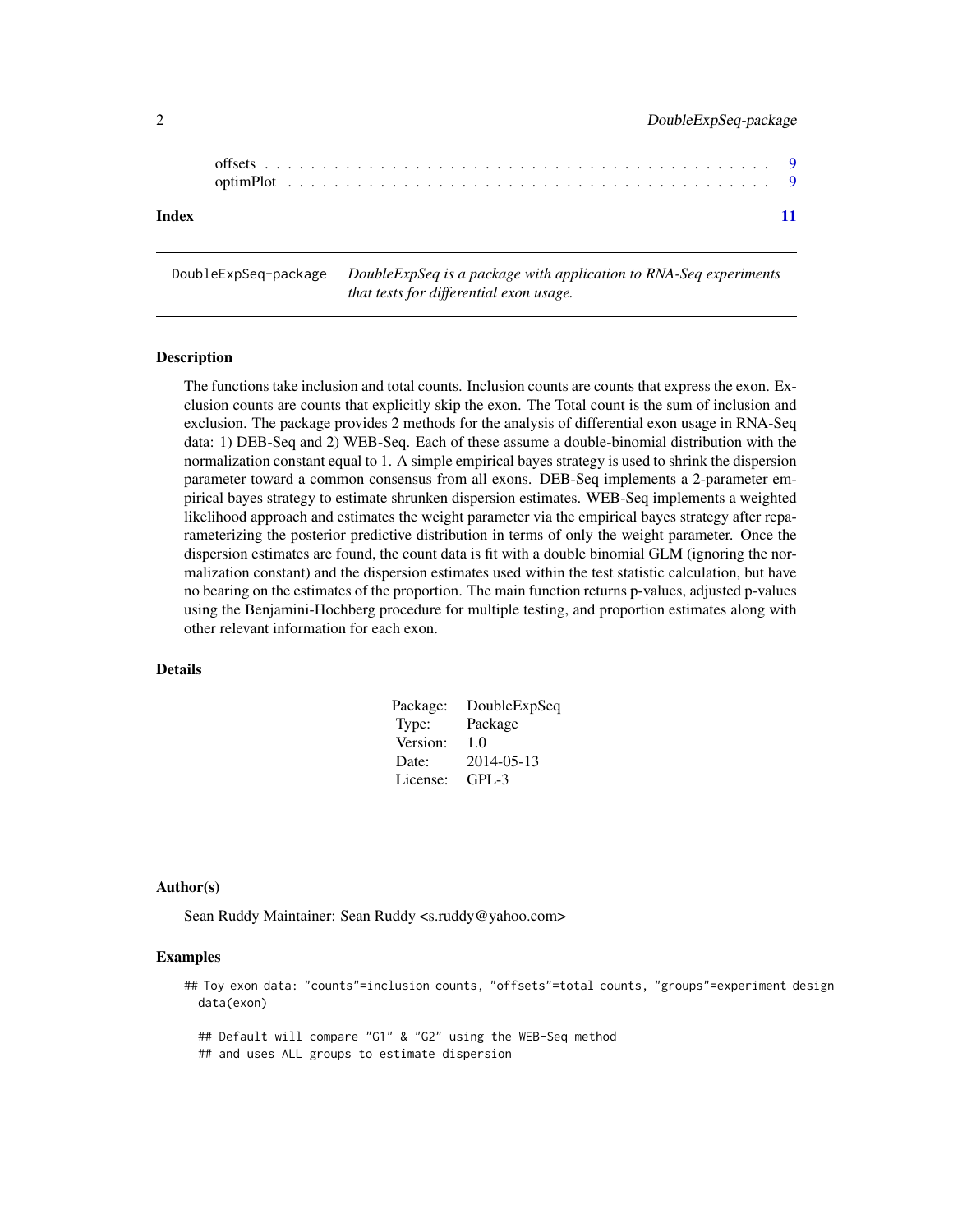#### <span id="page-2-0"></span>counts 3

```
results.G1G2.WEB <- DBGLM1( counts, offsets, groups)
    # Compare G1 & G3
    results.G1G3.WEB <- DBGLM1( counts, offsets, groups, contrast=c(1,3))
    # Compare G1 & G3. Does not use G2 for dispersion estimation.
   results.G1G3.noG2.WEB <- DBGLM1(counts, offsets, groups, contrast=c(1,3), use.all.groups=FALSE)
    # Global minimum check of the weight parameter estimate in the WEB-Seq method.
   optimPlot( counts, offsets, groups, contrast=c(1,3), use.all.groups=FALSE)
## The DEB-Seq method. Less conservative, more powerful. Very similar ranks to WEB-Seq.
 results.G1G2.DEB <- DBGLM1( counts, offsets, groups, shrink.method="DEB")
## M-A Plot
 WEB.sig <- rownames(results.G1G2.WEB$Sig)
 DB.MAPlot( counts, offsets, groups, de.tags=WEB.sig, main="WEB-Seq")
```
counts *Exon Inclusion Counts*

#### Description

A toy data set of inclusion counts consisting of 3 groups each with 5 samples.

#### Usage

data(exon)

#### Format

numeric matrix

DB.MAPlot *Plots Log-Fold Change versus Log-Concentration for Inclusion/Exclusion Data*

## **Description**

M-A Plot

#### Usage

```
DB.MAPlot( y, m, groups, contrast=c(1,2), de.tags=NULL,
col="lightgrey", deCol="red", deCex=0.2,
xlab="Average Over Groups of log2 Mean Total Count",
ylab="logFC of Odds Ratio", pch=19, cex=0.2,
panel. last=grid,col = "red", lwd = 0.2), ylim = c(-15, 15), ...
```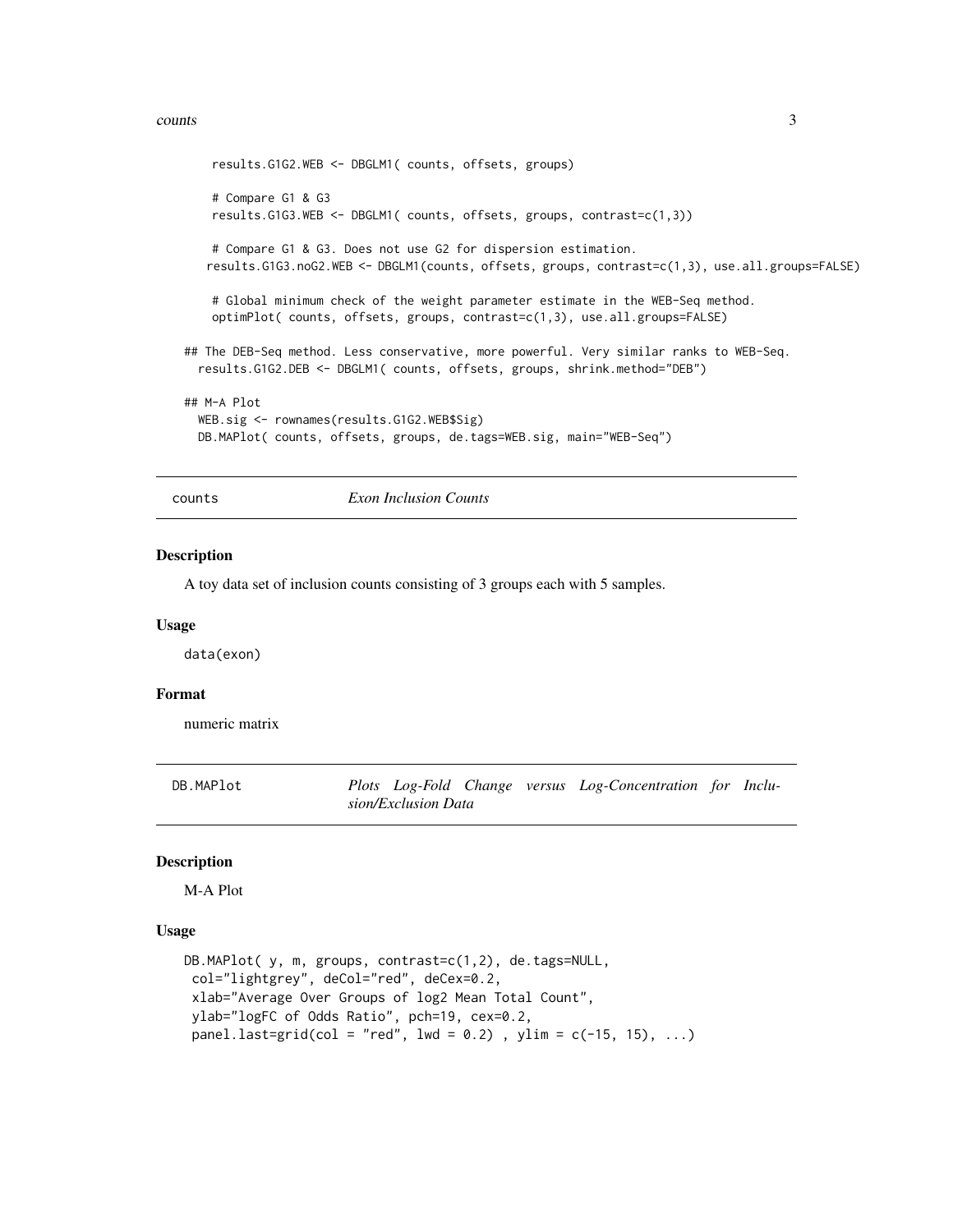## Arguments

| y          | numeric matrix of inclusion counts.                                                                                              |
|------------|----------------------------------------------------------------------------------------------------------------------------------|
| m          | numeric matrix of total counts: inclusion + exclusion.                                                                           |
| groups     | vector or factor giving the experimental group/condition for each sample/library.                                                |
| contrast   | numeric vector of length 2 specifying which levels of the "groups" factor should<br>be compared.                                 |
| de.tags    | rownames for events identified as being differentially expressed.                                                                |
| col        | color given to the points.                                                                                                       |
| deCol      | color for the events given in "de.tags".                                                                                         |
| deCex      | cex for the events given in "de.tags".                                                                                           |
| xlab       | x-label of plot                                                                                                                  |
| ylab       | y-label of plot                                                                                                                  |
| pch        | pch given to the points.                                                                                                         |
| cex        | cex given to the points.                                                                                                         |
| panel.last | an expression to be evaluated after plotting; the default grid() draws a back-<br>ground grid to aid interpretation of the plot. |
| ylim       | y-limits for the plot                                                                                                            |
| $\cdots$   | further arguments passed to plot().                                                                                              |

## Details

The total counts are used to determine A, and the log-fold change of the odds ratio is used to determine M. In the case where a group has proportions all 1 or all 0, resulting in an infinite value for M, these points are plotted in orange and away from the main plot. Significant calls made for such events are still colored in red.

## Value

A plot to the current device

## Author(s)

Sean Ruddy

## Examples

```
data(exon)
results.G1G2 <- DBGLM1( counts, offsets, groups)
de.tags.G1G2 <- rownames(results.G1G2$Sig)
DB.MAPlot(counts, offsets, groups, contrast=c(1,2), de.tags=de.tags.G1G2)
```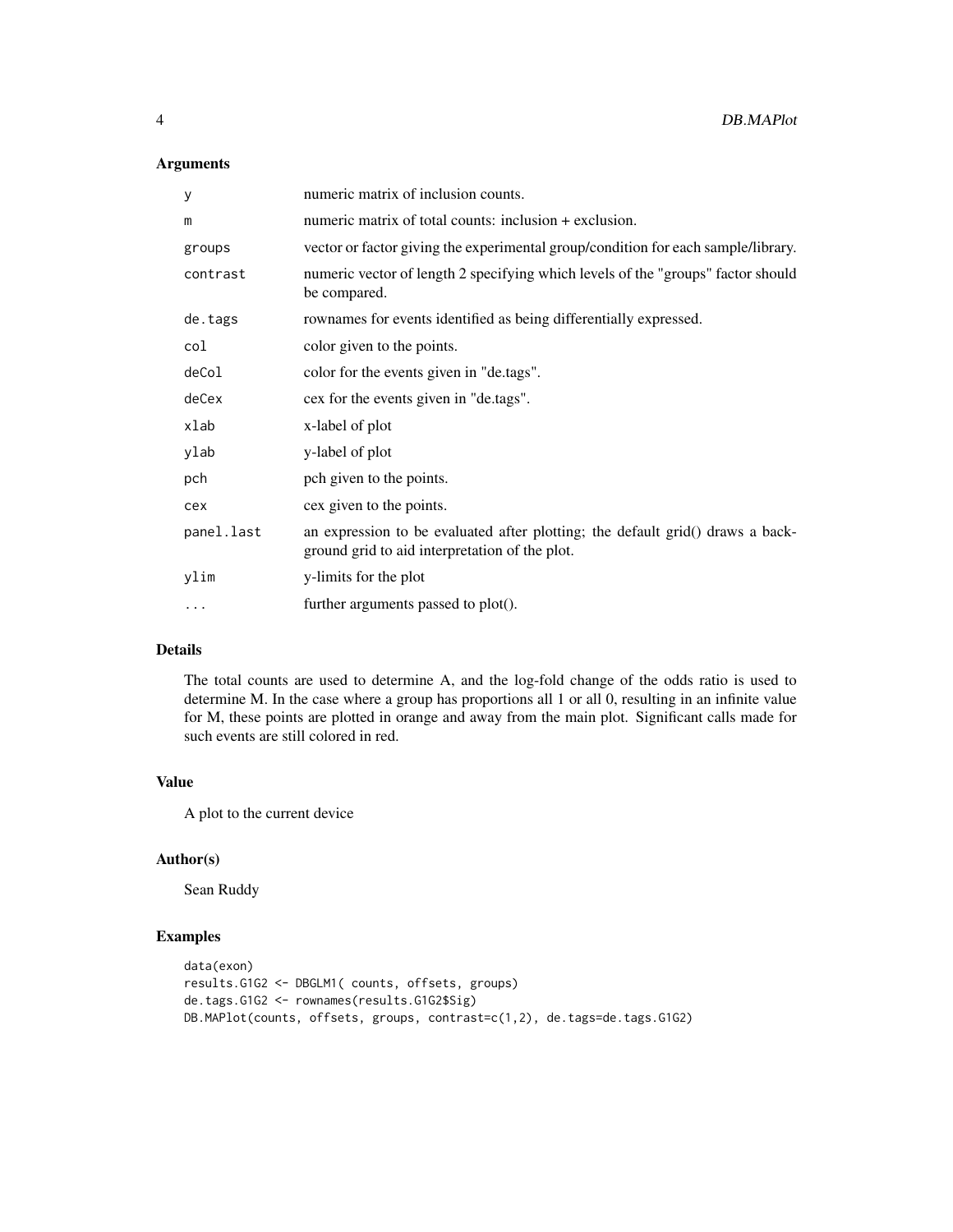<span id="page-4-0"></span>DBGLM1 *Double Binomial Generalized Linear Model with Shrinkage of the Dispersion Parameter*

## Description

Fits a double binomial GLM with the normalization constant set to 1 and uses shrinkage to obtain estimates of dispersion used for p-value calculation.

#### Usage

```
DBGLM1( y, m, groups, shrink.method=c("WEB","DEB"),
       contrast=c(1,2), fdr.level=0.05, use.all.groups=TRUE)
```
#### Arguments

| numeric matrix of inclusion counts.                                                                                                                                                                                                                         |
|-------------------------------------------------------------------------------------------------------------------------------------------------------------------------------------------------------------------------------------------------------------|
| numeric matrix of total counts: inclusion + exclusion.                                                                                                                                                                                                      |
| vector or factor giving the experimental group/condition for each sample/library.                                                                                                                                                                           |
| for shinkage estimation of the dispersion parameter. "WEB" implements the<br>WEB-Seq method. "DEB" implements the DEB-Seq method. Default is "WEB".                                                                                                         |
| numeric vector of length 2 specifying which levels of the "groups" factor should<br>be compared.                                                                                                                                                            |
| a numeric constant. The FDR level to determine the list of significant events.<br>Default is 0.05.                                                                                                                                                          |
| use . all . groups logical. If TRUE, all data in "y" is used to estimate dispersions. If FALSE, only<br>the 2 groups given in "contrasts" are used to estimate dispersions. Only makes<br>a difference if "y" contains more than 2 groups. Default is TRUE. |
|                                                                                                                                                                                                                                                             |

#### Details

This function tests for group differences for a two group comparison via a double binomial GLM with the normalization constant set to 1, and utilizes shrinkage estimates of the dispersion parameter for p-value calcuation which is done using a likelihood ratio test. The shrinkage estimates of the dispersion are found according to the selection of "shrink.method". "DEB" implements the DEB-Seq method which uses an empirical bayes strategy to obtain shrunken estimates of the dipersion parameter. "WEB" implements the WEB-Seq method which reparameterizes the empirical bayes strategy in terms of the weight parameter in the weighted liklelihood formulation. An emprical bayes estimate of the weight parameter is found and plugged into the weighted likelihood which is then maximized to obtain shrunken estimates of the dipsersion parameter. DEB-Seq has shown to be more powerful than WEB-Seq; however, WEB-Seq is more conservative thus being more robust against departures from assumptions and therefore maintains the required FDR better in moderate to larger sample sizes.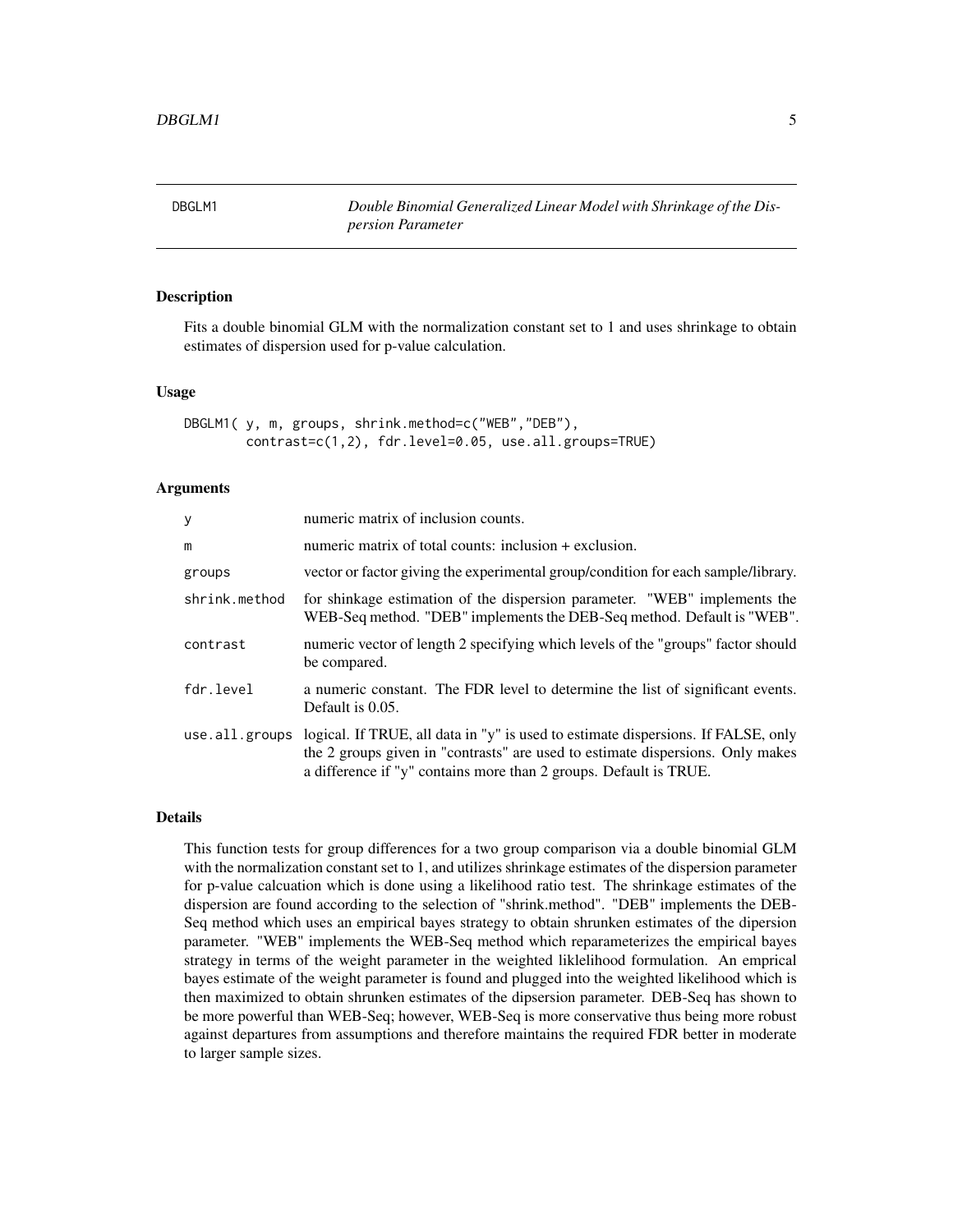<span id="page-5-0"></span>In the case when "groups" specifies more than two groups the default procedure is to use all groups to calculate the shrunken dispersion estimates. The argument "constrast" is used to specify a particular comparison of two of the groups. If "use.all.groups" is FALSE, only the data for the groups specified in "contrasts" are used to estimate the dispersions.

#### Value

| Sig | a matrix consisting of the significant events at the specified FDR level. The   |
|-----|---------------------------------------------------------------------------------|
|     | matrix contains the proportion estimates, unadjusted and adjusted p-values, the |
|     | effective sample size, mean total count and dispersion estimates.               |
| A11 | the same matrix as above but consisting of all events.                          |

#### Author(s)

Sean Ruddy

#### Examples

```
## Toy exon data: "counts"=inclusion counts, "offsets"=total counts, "groups"=experiment design
 data(exon)
 ## Default will compare "G1" & "G2" using the WEB-Seq method
 ## and uses ALL groups to estimate dispersion
   results.G1G2.WEB <- DBGLM1( counts, offsets, groups)
    # Compare G1 & G3
   results.G1G3.WEB <- DBGLM1( counts, offsets, groups, contrast=c(1,3))
   # Compare G1 & G3. Does not use G2 for dispersion estimation.
   results.G1G3.noG2.WEB <- DBGLM1(counts, offsets, groups, contrast=c(1,3), use.all.groups=FALSE)
    # Global minimum check of the weight parameter estimate in the WEB-Seq method.
    optimPlot( counts, offsets, groups, contrast=c(1,3), use.all.groups=FALSE)
## The DEB-Seq method. Less conservative, more powerful. Very similar ranks to WEB-Seq.
 results.G1G2.DEB <- DBGLM1( counts, offsets, groups, shrink.method="DEB")
## M-A Plot
 WEB.sig <- rownames(results.G1G2.WEB$Sig)
 DB.MAPlot( counts, offsets, groups, de.tags=WEB.sig, main="WEB-Seq")
```
EstimateDEBDisp *DEB-Seq: Empirical Bayes Estimates of Dispersion for a Double Binomial Distribution*

#### Description

Calculation of shrunken dispersion estimates via a 2-parameter empirical bayes method.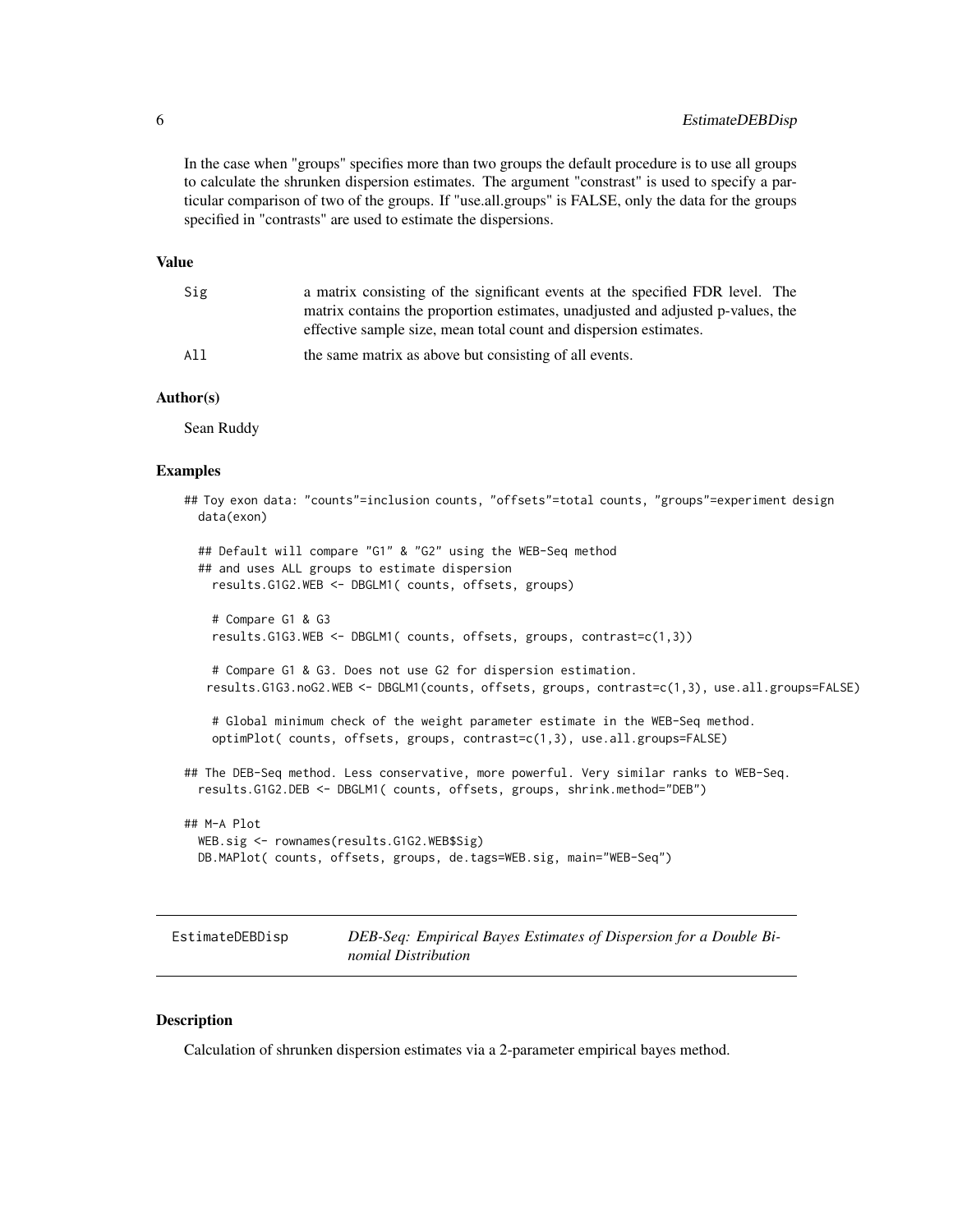## <span id="page-6-0"></span>EstimateWEBDisp 7

#### Usage

EstimateDEBDisp(y,m,groups=NULL,neff=NULL,S=NULL,optim.method=c("BFGS","Nelder-Mead"))

#### Arguments

| y            | numeric matrix of inclusion counts.                                                                                                                                                                                                   |
|--------------|---------------------------------------------------------------------------------------------------------------------------------------------------------------------------------------------------------------------------------------|
| m            | numeric matrix of total counts: inclusion + exclusion.                                                                                                                                                                                |
| groups       | vector or factor giving the experimental group/condition for each sample/library.<br>Default NULL.                                                                                                                                    |
| neff         | numeric vector of length equal to the number of rows of "y" where each value<br>is the effective sample size for the event. Default is NULL in which case the<br>effective sample size is calculated within the function.             |
| <sup>S</sup> | numeric vector of length equal to the number of rows of "y" where each value is<br>the random variable for each event whose distribution across exons is gamma.<br>Default is NULL in which case the vector is calculated internally. |
| optim.method | character string determining which optimization routine to use for estimating<br>the parameters of the prior distribution. Default is "BFGS".                                                                                         |

## Details

The shrunken dispersion estimates are a function of 2 parameters of the generalized beta prime distribution which are estimated via maximum likelihood resulting in empricaly bayes shinkage of the dispersion parameter.

## Value

vector of length equal to the number of rows of "y" where each value is the estimate of dispersion.

## Author(s)

Sean Ruddy

#### Examples

```
data(exon)
dispersions <- EstimateDEBDisp( counts, offsets, groups)
```

| EstimateWEBDisp | WEB-Seq: Weighted Likelihood Empirical Bayes Estimates of Disper- |
|-----------------|-------------------------------------------------------------------|
|                 | sion for a Double Binomial Distribution                           |

## Description

Calculation of shrunken dispersion estimates via weighted likelihood where the weight parameter is estimated using an empirical bayes strategy.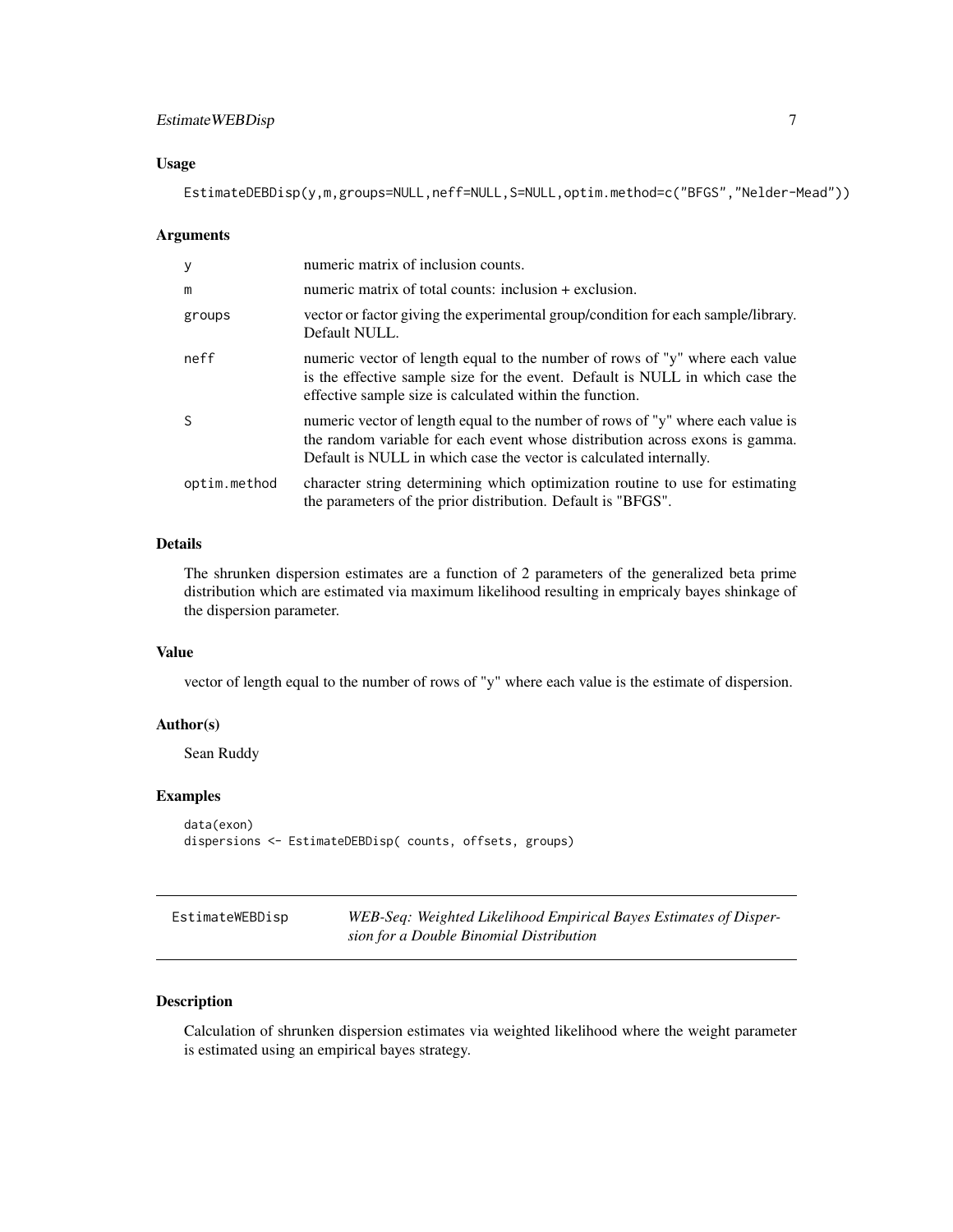#### <span id="page-7-0"></span>Usage

EstimateWEBDisp(y, m, groups, neff = NULL,  $S = NULL$ )

#### Arguments

| V      | numeric matrix of inclusion counts.                                                                                                                                                                                                   |
|--------|---------------------------------------------------------------------------------------------------------------------------------------------------------------------------------------------------------------------------------------|
| m      | numeric matrix of total counts: inclusion + exclusion.                                                                                                                                                                                |
| groups | vector or factor giving the experimental group/condition for each sample/library.                                                                                                                                                     |
| neff   | numeric vector of length equal to the number of rows of "y" where each value<br>is the effective sample size for the event. Default is NULL in which case the<br>effective sample size is calculated within the function.             |
| S      | numeric vector of length equal to the number of rows of "y" where each value is<br>the random variable for each event whose distribution across exons is gamma.<br>Default is NULL in which case the vector is calculated internally. |

## Details

Shrunken dispersion estimates are obtained by maximizing the weighted sum of the likelihood for a given event and the sum of likelihoods for all events, the common likelihood. The weight given to the common likelihood is estimated via empirical bayes.

#### Value

vector of length equal to the number of rows of "y" where each value is the estimate of dispersion.

#### Author(s)

Sean Ruddy

## Examples

```
data(exon)
dispersions <- EstimateWEBDisp( counts, offsets, groups)
```
exon *Toy Exon Inclusion and Total Counts Used for Examples*

#### Description

A toy RNA-Seq count data set consisting of 3 groups of 5 samples each. Goal is to detect differential exon usage between groups.

#### Usage

data(exon)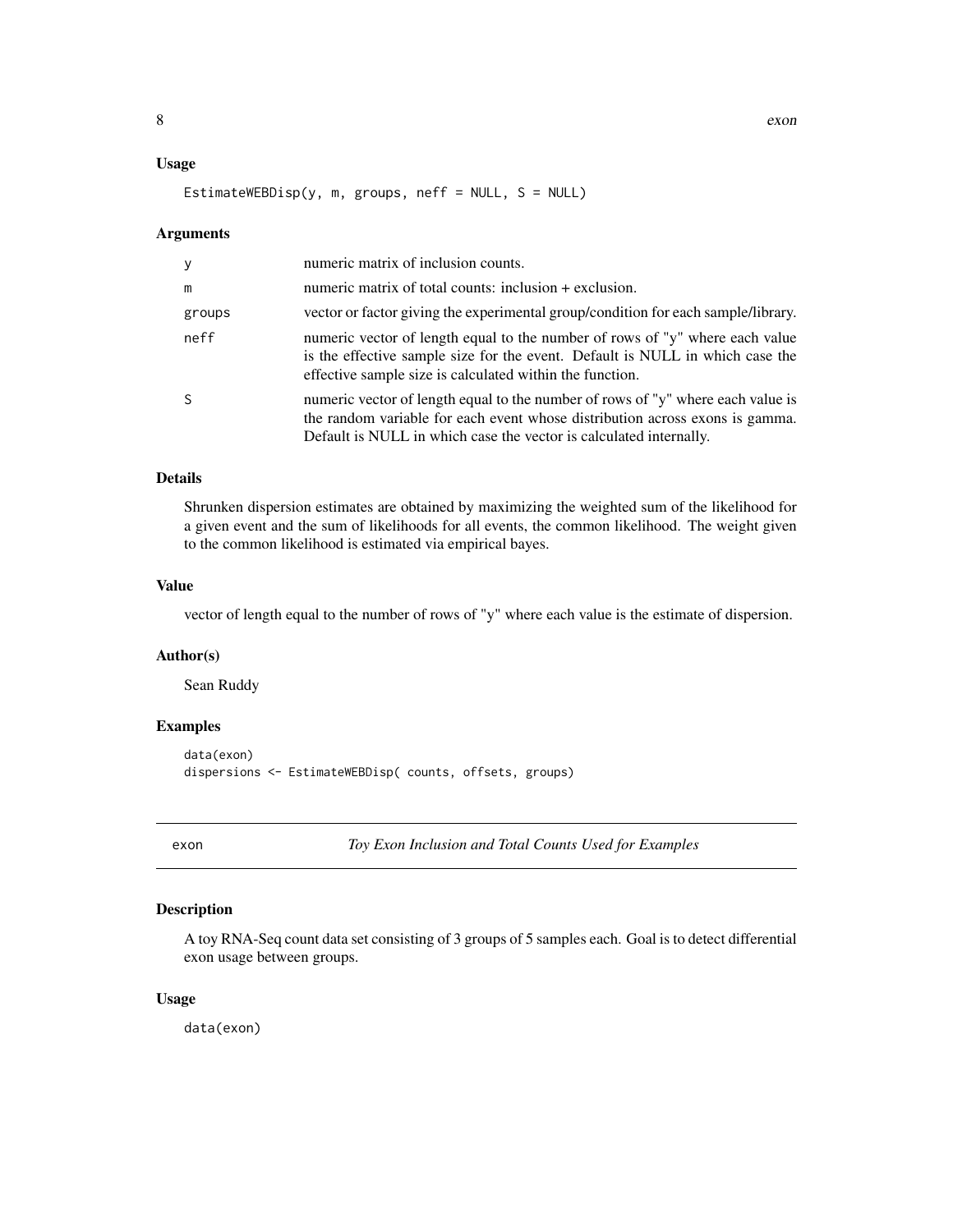<span id="page-8-0"></span>

#### Description

A vector signifying which samples of the toy exon data set belong to which of the 3 groups.

#### Usage

data(exon)

## Format

character vector

offsets *Exon Total Counts*

## Description

A toy data set of Total (inclusion+exclusion) counts consisting of 3 groups each with 5 samples.

#### Usage

data(exon)

#### Format

numeric matrix

optimPlot *Plot the WEB-Seq Maximum Likelihood Solution for the Weight Parameter in the Weighted Likelihood*

## Description

The MLE solution is signified on a plot as the minimum of the negative log likelihood of the generalized beta prime distribution, parameterized in terms of the weight parameter.

## Usage

optimPlot(y, m, groups, contrast=c(1,2), use.all.groups=TRUE,...)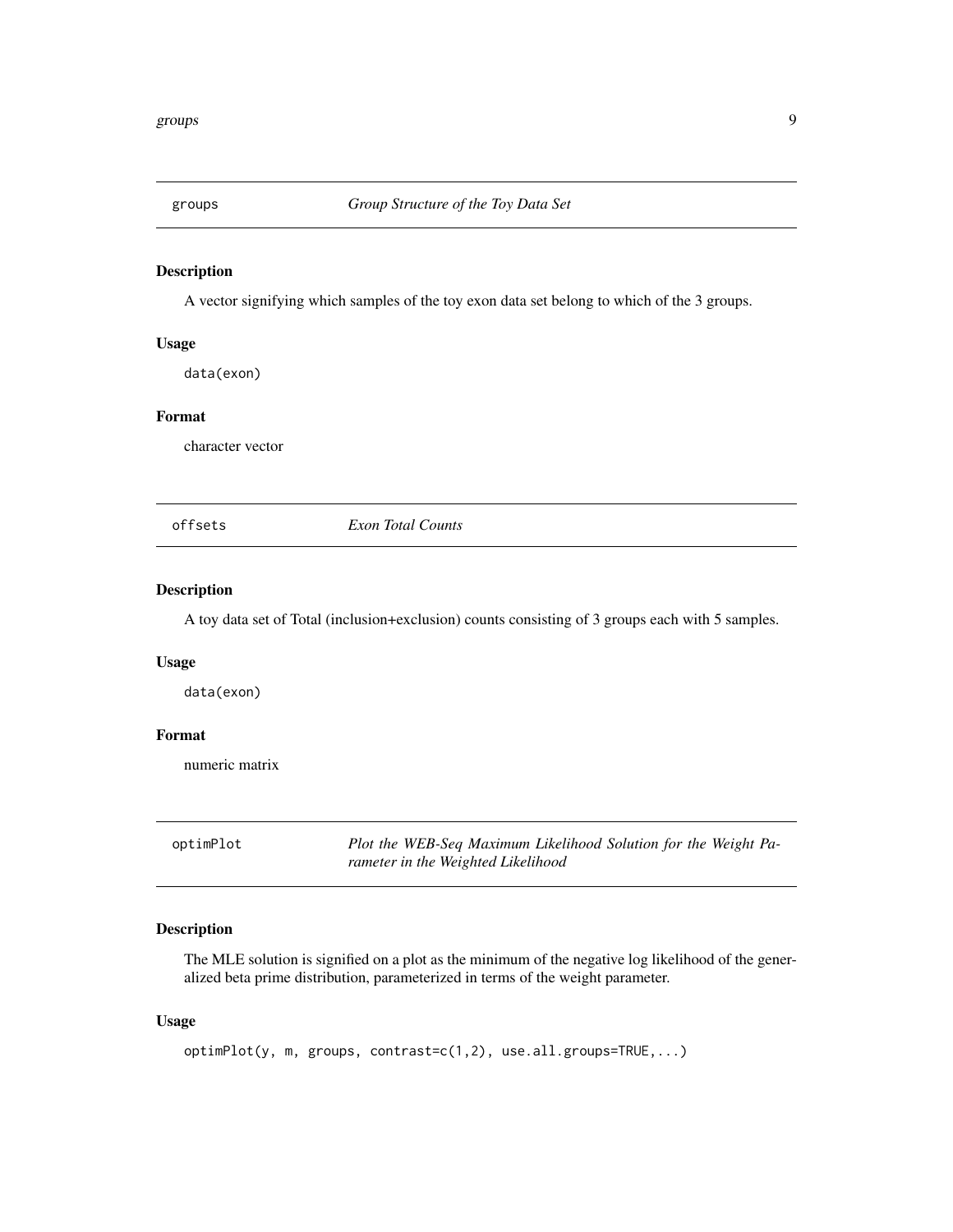## Arguments

| У              | numeric matrix of inclusion counts.                                                                                                                                                                                                      |
|----------------|------------------------------------------------------------------------------------------------------------------------------------------------------------------------------------------------------------------------------------------|
| m              | numeric matrix of total counts: inclusion + exclusion.                                                                                                                                                                                   |
| groups         | vector or factor giving the experimental group/condition for each sample/library.                                                                                                                                                        |
| contrast       | numeric vector of length 2 specifying which levels of the "groups" factor should<br>be compared. This is only relevant if "use.all.groups" is FALSE.                                                                                     |
| use.all.groups | logical. If TRUE, all data in "y" is used to estimate dispersions. If FALSE, only<br>the 2 groups given in "contrasts" are used to estimate dispersions. Only makes<br>a difference if "y" contains more than 2 groups. Default is TRUE. |
| $\ddotsc$      | further arguments passes to $plot()$                                                                                                                                                                                                     |

## Details

The MLE estimate of the (transformed) weight parameter in the WEB-Seq method is checked to be a true global minimum of the negative log likelihood of the generalized beta prime distribution. The weight parameter is transformed from an infinite range to the  $(0,1)$  range before optimization and this is the range on which the estimate is checked.

## Value

A plot to the current device

## Author(s)

Sean Ruddy

#### Examples

data(exon)

- # If all groups were used to estimate dispersions optimPlot(counts, offsets, groups)
- # If only the 2 groups being compared were used to estimate dispersions optimPlot(counts, offsets, groups, contrast=c(1,3), use.all.groups=FALSE)